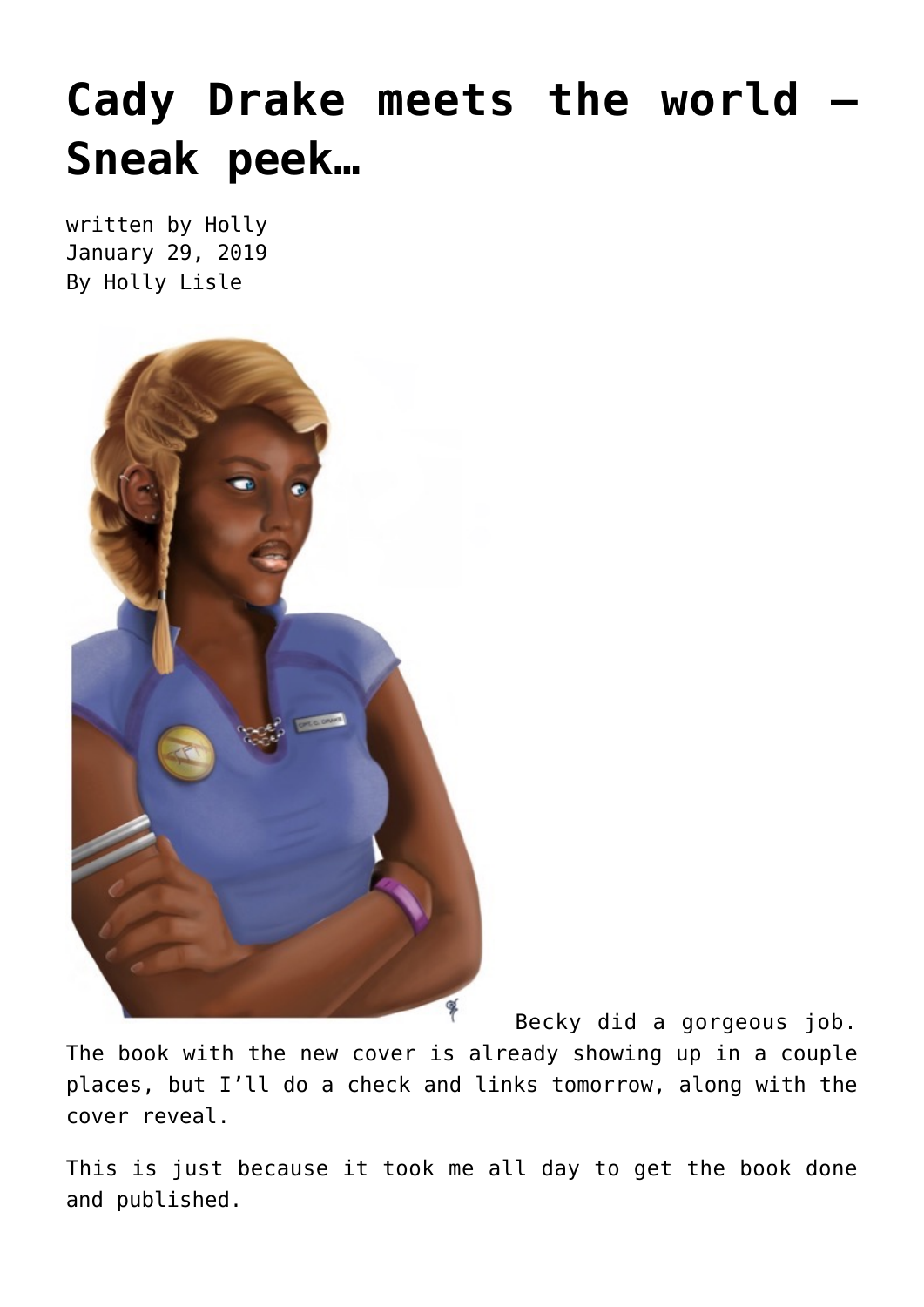Contents © Holly Lisle. <https://hollylisle.com> All Rights Reserved

# **[The Wishbone Conspiracy: My](https://hollylisle.com/the-wishbone-conspiracy-my-odd-discovery-about-writing-cady/) [odd discovery about writing](https://hollylisle.com/the-wishbone-conspiracy-my-odd-discovery-about-writing-cady/) [Cady](https://hollylisle.com/the-wishbone-conspiracy-my-odd-discovery-about-writing-cady/)**

written by Holly January 29, 2019 [By Holly Lisle](https://hollylisle.com)

I got 2056 words today on *The Wishbone Conspiracy*. Finished Chapter 2, and now am 586 words into Chapter 3.

I did this in about an hour and a half writing time — eight ten-minute timers and part of a ninth.

The story flowed, the characters did interesting things. And I discovered that my mystery character from the Cadence Drake mailing list emails (the little puzzle game I've gotten behind on) is involved in this book. That worked itself into this without warning, and jumped out at me with a little "GOTCHA!" that startled me.

But the odd discover I made today about writing the Cadence Drake novels wasn't that.

It's just that being inside Cady's head is… different.

She's not the only first-person character I've written.

But she's the only one who, every time I write her, feels like coming home when I slip into her voice.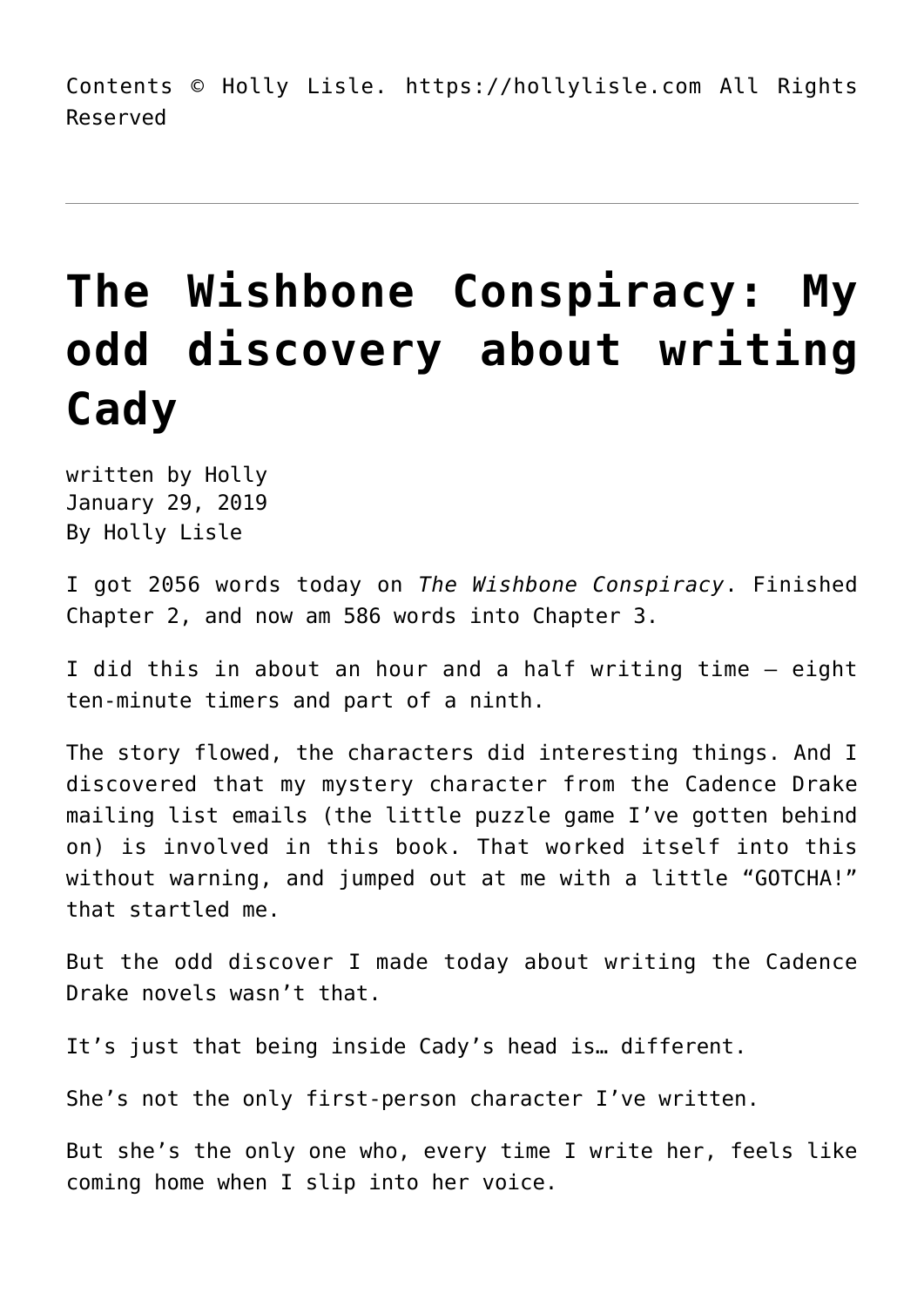It's hard to stop writing. Hard to hit my word limit and quit, rather than just pushing on.

Today was a GOOD writing day.

Contents © Holly Lisle. <https://hollylisle.com> All Rights Reserved

### **[First new fiction deadline:](https://hollylisle.com/first-new-fiction-deadline-update-on-the-wishbone-conspiracy/) [Update on The Wishbone](https://hollylisle.com/first-new-fiction-deadline-update-on-the-wishbone-conspiracy/) [Conspiracy](https://hollylisle.com/first-new-fiction-deadline-update-on-the-wishbone-conspiracy/)**

written by Holly January 29, 2019 [By Holly Lisle](https://hollylisle.com)

Wrote for right at two hours today. Got on a roll, did not want to quit.

Got 2269 words on *The Wishbone Conspiracy*.

Cady has a new job and a new client, and in what has to be a very bad sign, both Storm Rat and Tarko have volunteered to go along with her on this job for her client … unpaid … just to keep her company.

#### **MEANWHILE**

The words came easily this morning, and I had some fun putting together the situation.

Have changed my wordcount and target goals. I'm now looking at 2000 words per day as my objective on this project.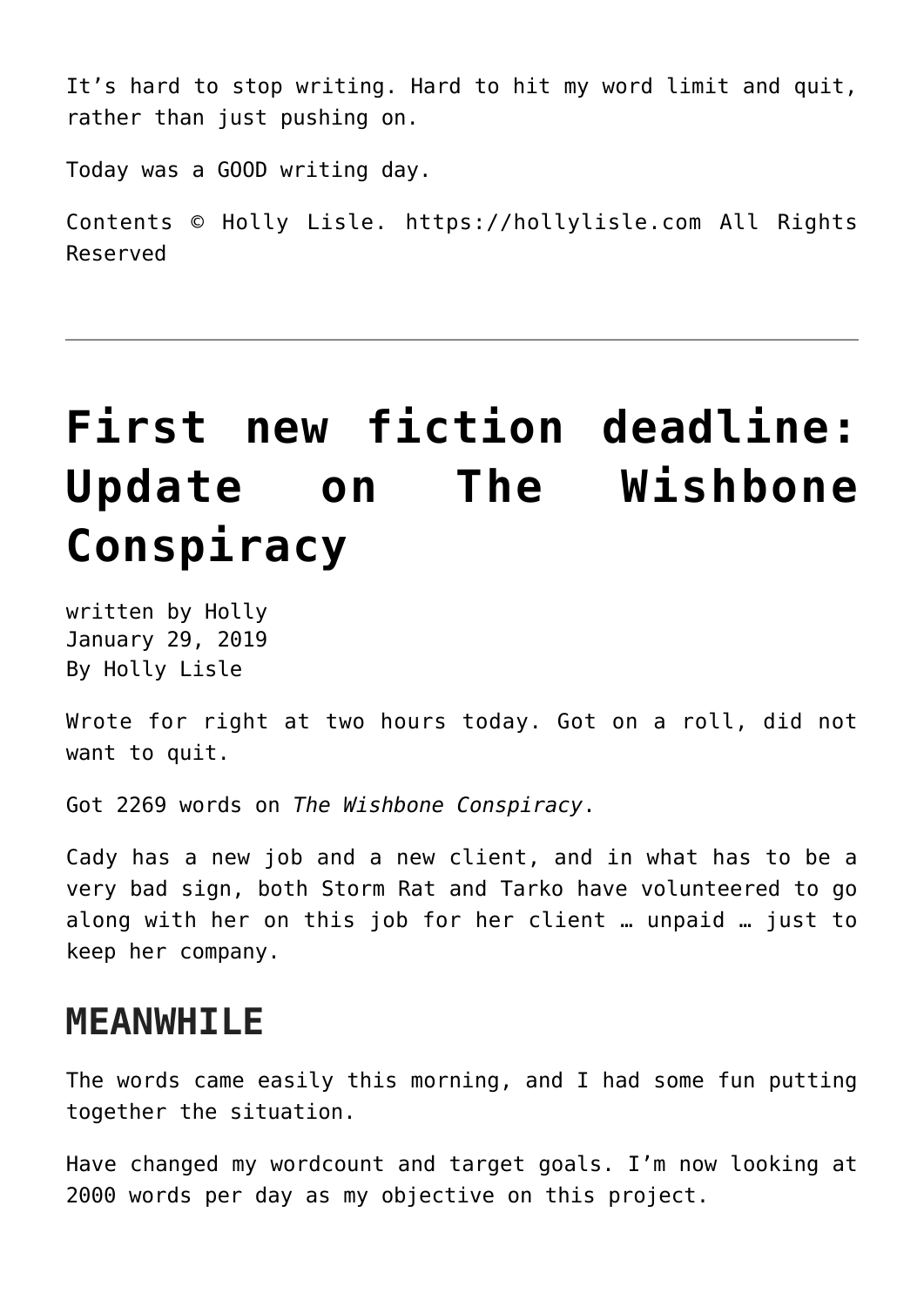That's up from both one hour and "about 1500" which is what I comfortably do in one hour.

I did this because I increased the planned length on this novel to 90,000 words. Cadence Drake novels run 90,000 words.

So…

Divide 90,000 words by 2000 words, and you get 45 days. And working on this novel two days a week (Thursdays and Fridays on my current schedule) and without figuring in LIFE, I'll finish the first draft in 22.5 weeks.

Now add the LIFE MATH. There are going to be a random number of events that screw up a random number of Thursdays and Fridays. I'm going to pull random shit out of the air, and say that there are going to be THREE weeks that get totally screwed up, and in which I get no words on *The Wishbone Conspiracy.*

That takes me to 25.5. Round up. 26 weeks.

So my COMPLETE FIRST DRAFT goal for this novel is July 25, 2019.

After that it'll take a month or two to get the revision done, the editing done, the bug-hunt done, the cover art done, and get the book published.

But…

Fiction!! Lot's of it. Really digging in, doing three projects I love, is clicking with me.

I'm already looking forward to tomorrow, and finding out what happens next.

Contents © Holly Lisle. <https://hollylisle.com> All Rights Reserved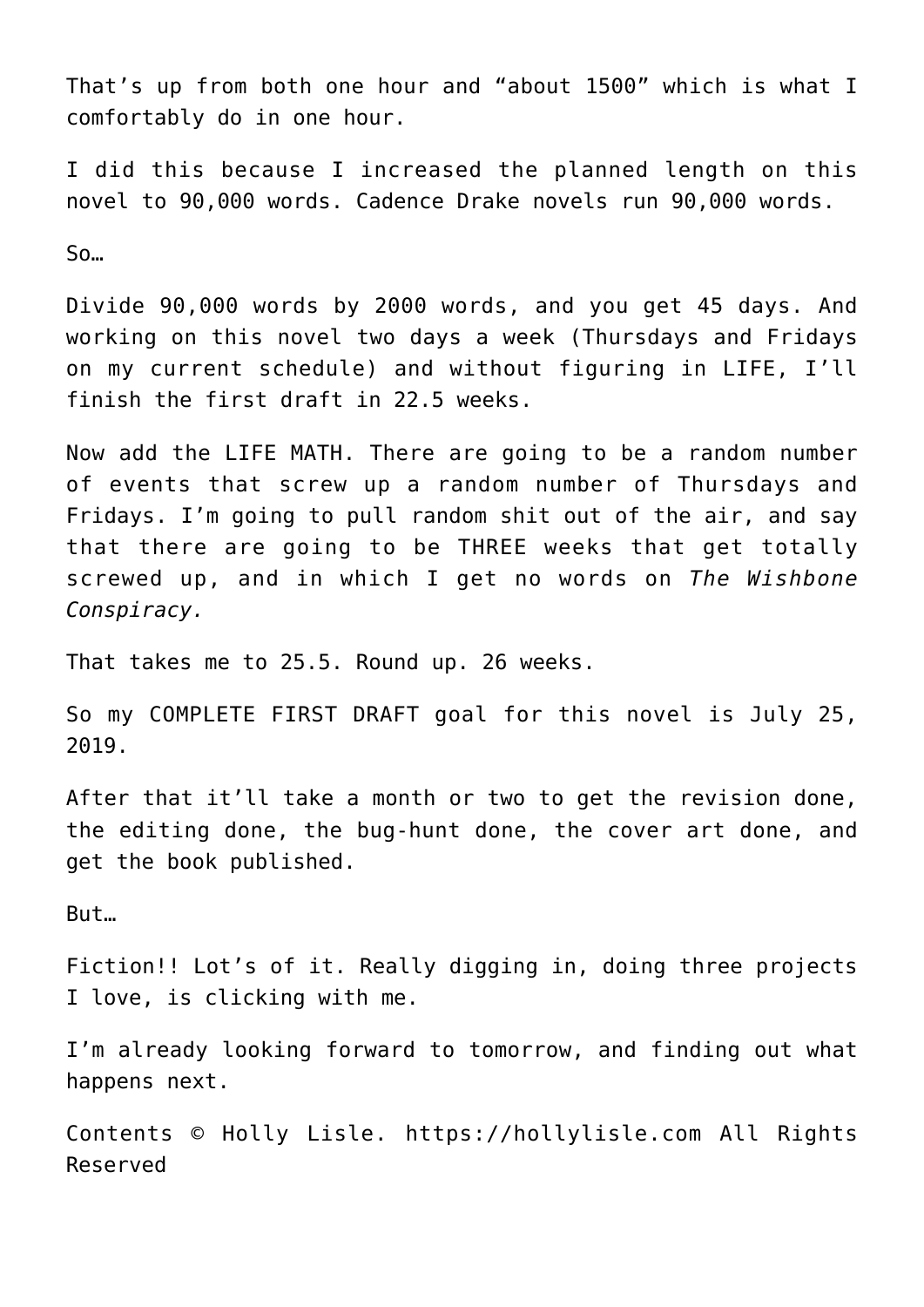### **[Got my words on Wishbone](https://hollylisle.com/got-my-words-on-wishbone-conspiracy/) [Conspiracy](https://hollylisle.com/got-my-words-on-wishbone-conspiracy/)**

written by Holly January 29, 2019 [By Holly Lisle](https://hollylisle.com)

Got a good chunk of the novel note-carded with my current best ideas on how it will go, and wrote a big chunk of words of background and outlining, plus 1151 words of the actual story.

And I like what I got.

This being Saturday, I'm not supposed to be writing fiction. Saturday and Sunday are BOTH supposed to be days off.

But I was one day short on my Patreon hours because of a doctor's appointment on Thursday — news on that was all good, incidentally.

So I figure the three hours I put in today will cover that.

No snippets right now. I want to get into the flow on this thing first, make sure I'm heading in the right direction.

Then I'll drop a few hints.

But I'm very happy. It's so cool to bet writing Cady from her own point of view again.

Contents © Holly Lisle. <https://hollylisle.com> All Rights Reserved